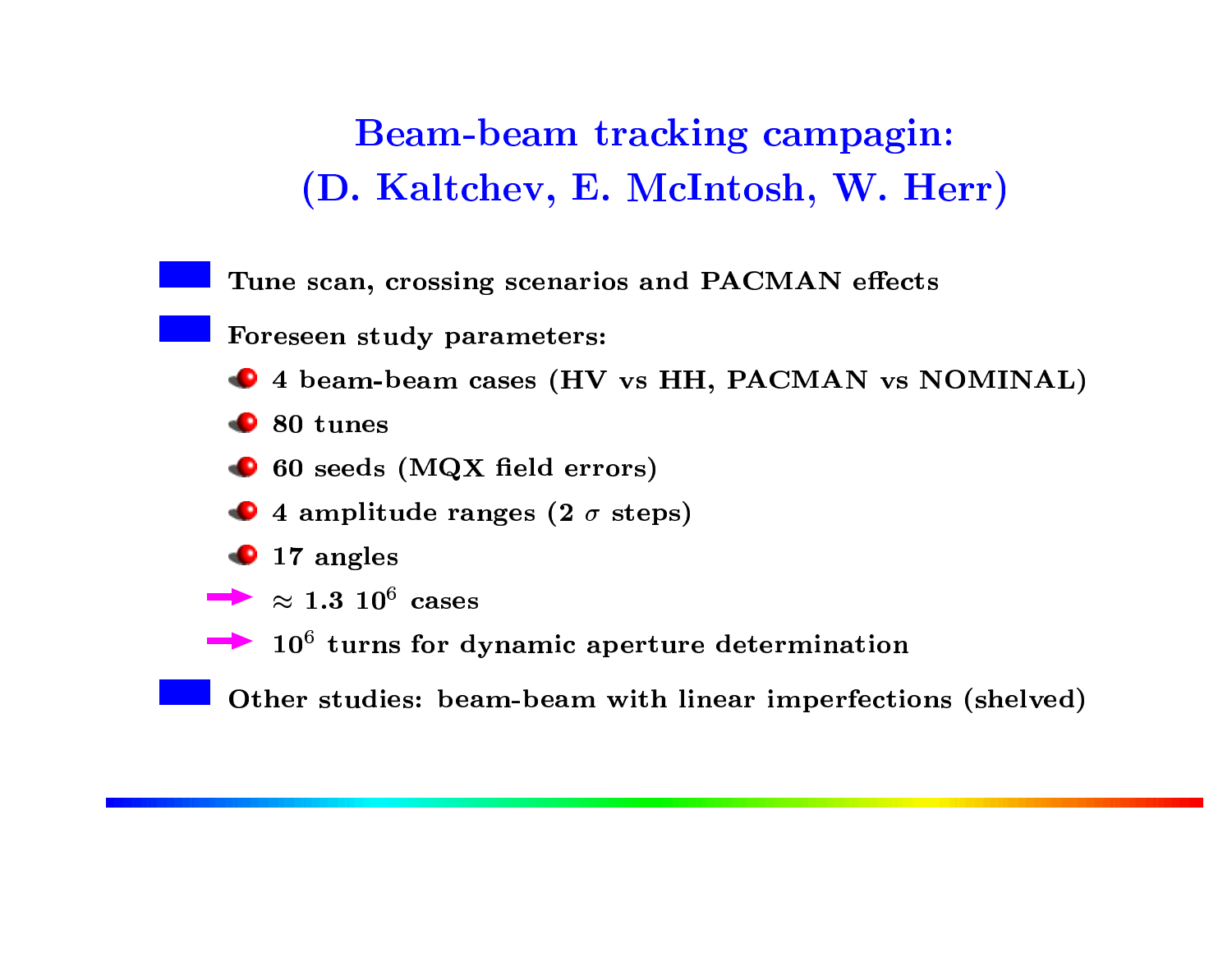## на против против на против на против и в страндарт в страндарт в страндарт на против страндарт на терминистии <br>В страндарт в страндарт в страндарт при возможности и в страндарт в страндарт в страндарт страндарт и страндар

- Run on CPSS and BOINC (LHC@home)
	- Using new run environment for SIXTRACK
	- Separated in tasks corresponding to a workspace
	- $\Omega$  (originate  $\Omega$  is limited to  $90000$  equal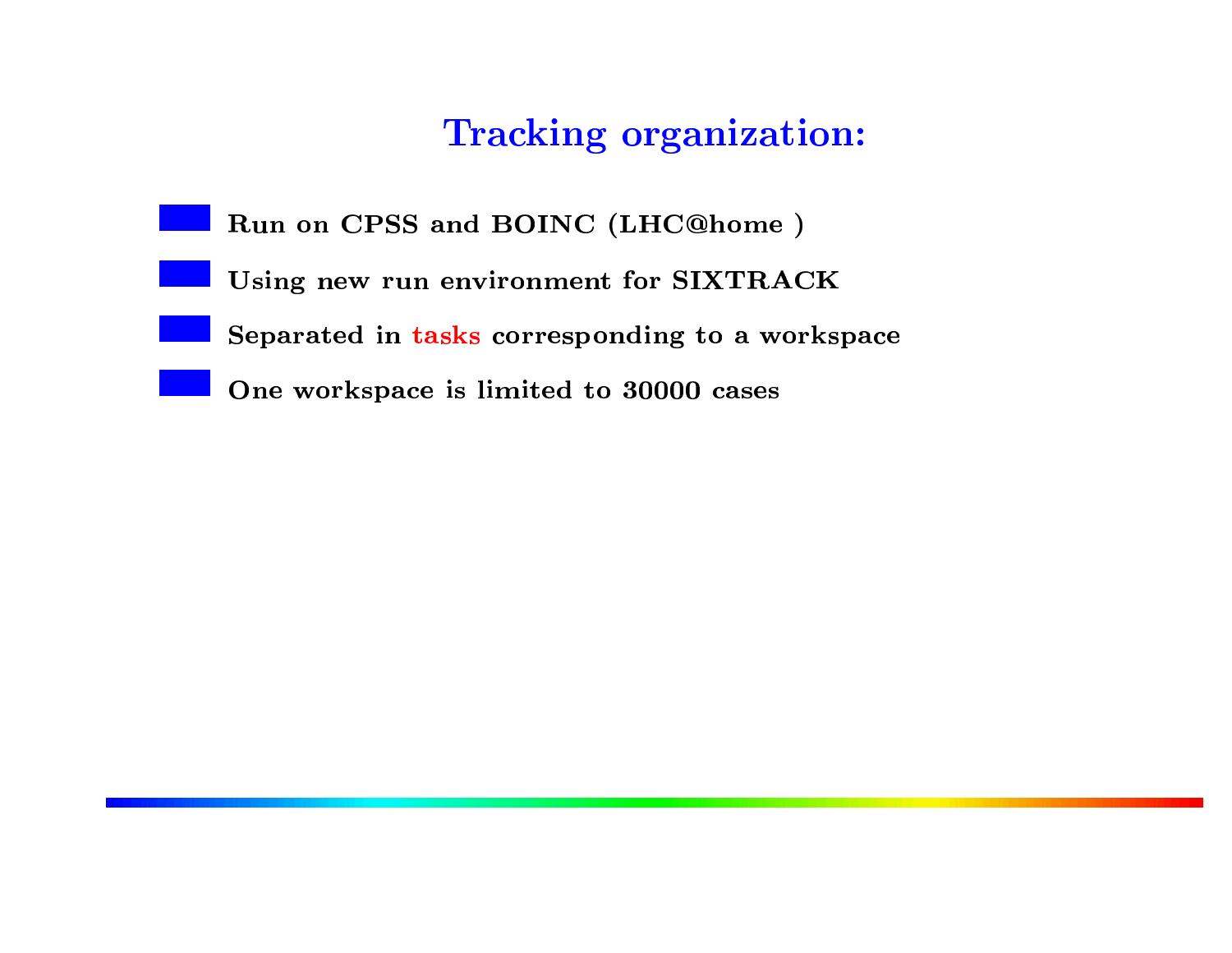## **Typical workspace:**

- 1 beam-beam case (i.e. HH or HV, PACMAN or NOMINAL)
- $\bullet$  20 seeds (MQX)
- $\bullet$  21 tunes
- $\bullet$  17 angles
- $\bullet$  4 amplitudes
	- 28560 cases per workspace
	- 48 workspaces in total (16, see later)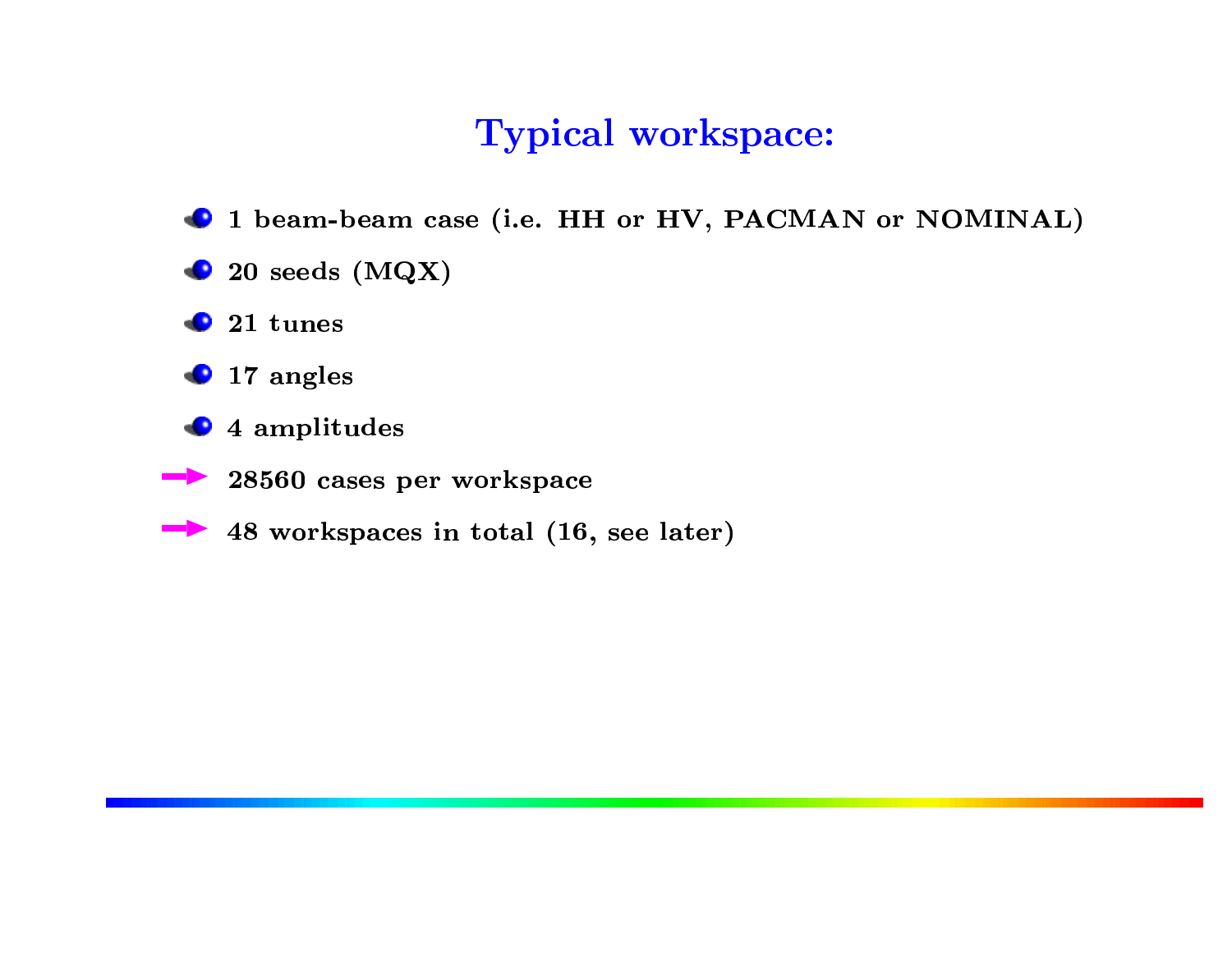## Speed and progress:

or one workspace:  $\approx 20$  -  $30$  day

On BOINC: we run 5 - 7 workspaces in parallel

 $R$  $\bigcap N$  $C$  mainly by  $Eri$ 

ric, CPSS mainly by Dobri<br>out 3 to 4 times as much as  $\mathbf{D}\mathbf{O}\mathbf{I}\mathbf{N}I\mathbf{O}$ ,  $\mathbf{I}$ ,  $\mathbf{I}$ ,  $\mathbf{I}$ ,  $\mathbf{I}$ ,  $\mathbf{I}$ ,  $\mathbf{I}$ ,  $\mathbf{I}$ ,  $\mathbf{O}\mathbf{I}$ 

Problems on BOINC:

AFS disk space for results, needs skilled person

For future: needs to be solved/discussed, maybe a disk server